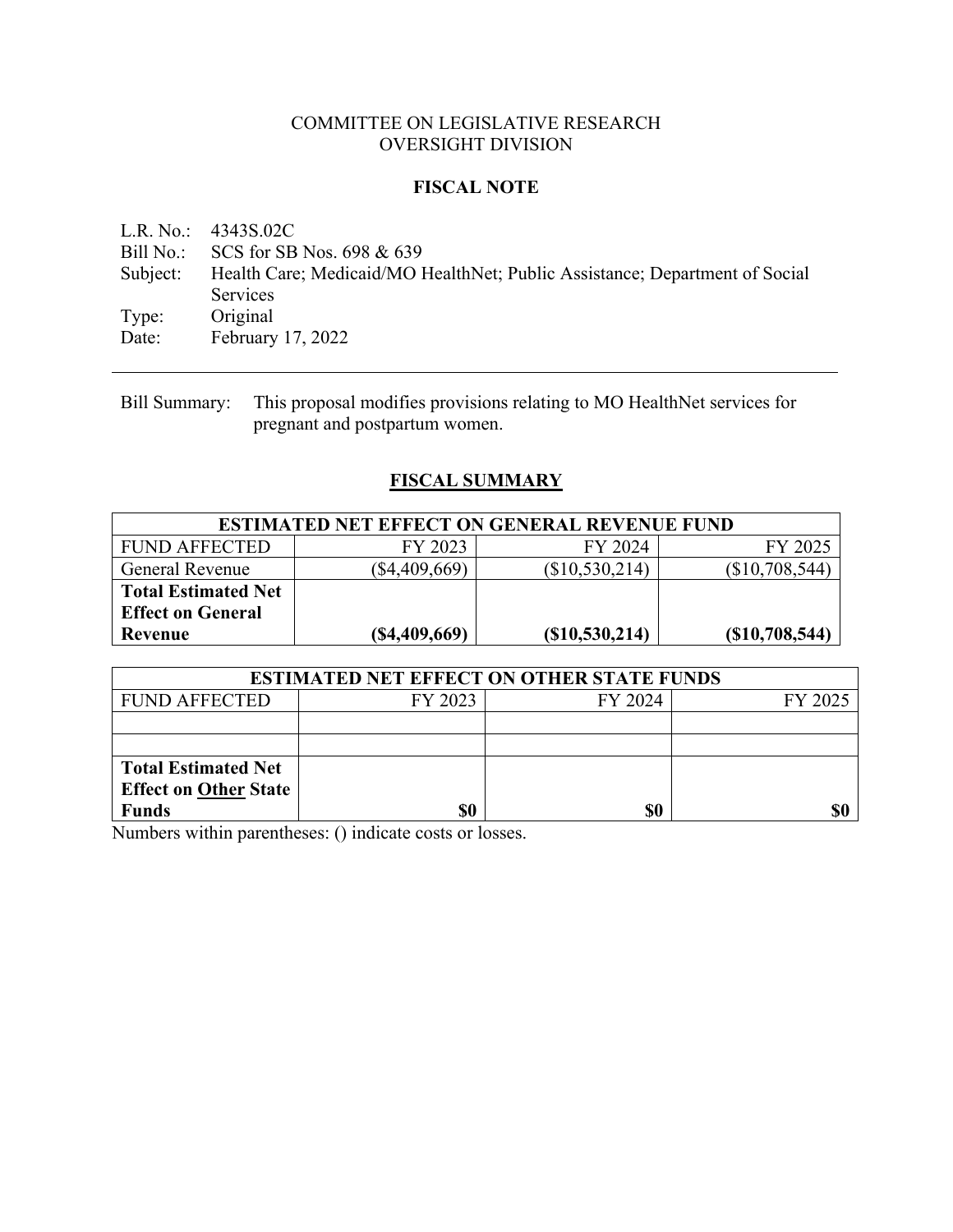L.R. No. 4343S.02C Bill No. SCS for SB Nos. 698 & 639 Page **2** of **10** February 17, 2022

| <b>ESTIMATED NET EFFECT ON FEDERAL FUNDS</b> |         |         |         |  |  |
|----------------------------------------------|---------|---------|---------|--|--|
| <b>FUND AFFECTED</b>                         | FY 2023 | FY 2024 | FY 2025 |  |  |
| Federal*                                     | \$0     | \$0     | \$(     |  |  |
|                                              |         |         |         |  |  |
| <b>Total Estimated Net</b>                   |         |         |         |  |  |
| <b>Effect on All Federal</b>                 |         |         |         |  |  |
| <b>Funds</b>                                 | \$0     | \$0     |         |  |  |

\*Income and expenses are estimated at \$20 million annually beginning in FY 2024 and net to \$0.

| <b>ESTIMATED NET EFFECT ON FULL TIME EQUIVALENT (FTE)</b> |         |         |         |  |  |
|-----------------------------------------------------------|---------|---------|---------|--|--|
| <b>FUND AFFECTED</b>                                      | FY 2023 | FY 2024 | FY 2025 |  |  |
| <b>General Revenue</b>                                    | - FTE   | 1 FTE   |         |  |  |
|                                                           |         |         |         |  |  |
| <b>Total Estimated Net</b>                                |         |         |         |  |  |
| <b>Effect on FTE</b>                                      | 1 FTF   | - FTF   |         |  |  |

 $\boxtimes$  Estimated Net Effect (expenditures or reduced revenues) expected to exceed \$250,000 in any of the three fiscal years after implementation of the act or at full implementation of the act.

 $\Box$  Estimated Net Effect (savings or increased revenues) expected to exceed \$250,000 in any of the three fiscal years after implementation of the act or at full implementation of the act.

| <b>ESTIMATED NET EFFECT ON LOCAL FUNDS</b> |  |  |  |  |  |  |
|--------------------------------------------|--|--|--|--|--|--|
| FY 2023<br>FY 2024<br><b>FUND AFFECTED</b> |  |  |  |  |  |  |
|                                            |  |  |  |  |  |  |
| \$0<br>\$0<br><b>Local Government</b>      |  |  |  |  |  |  |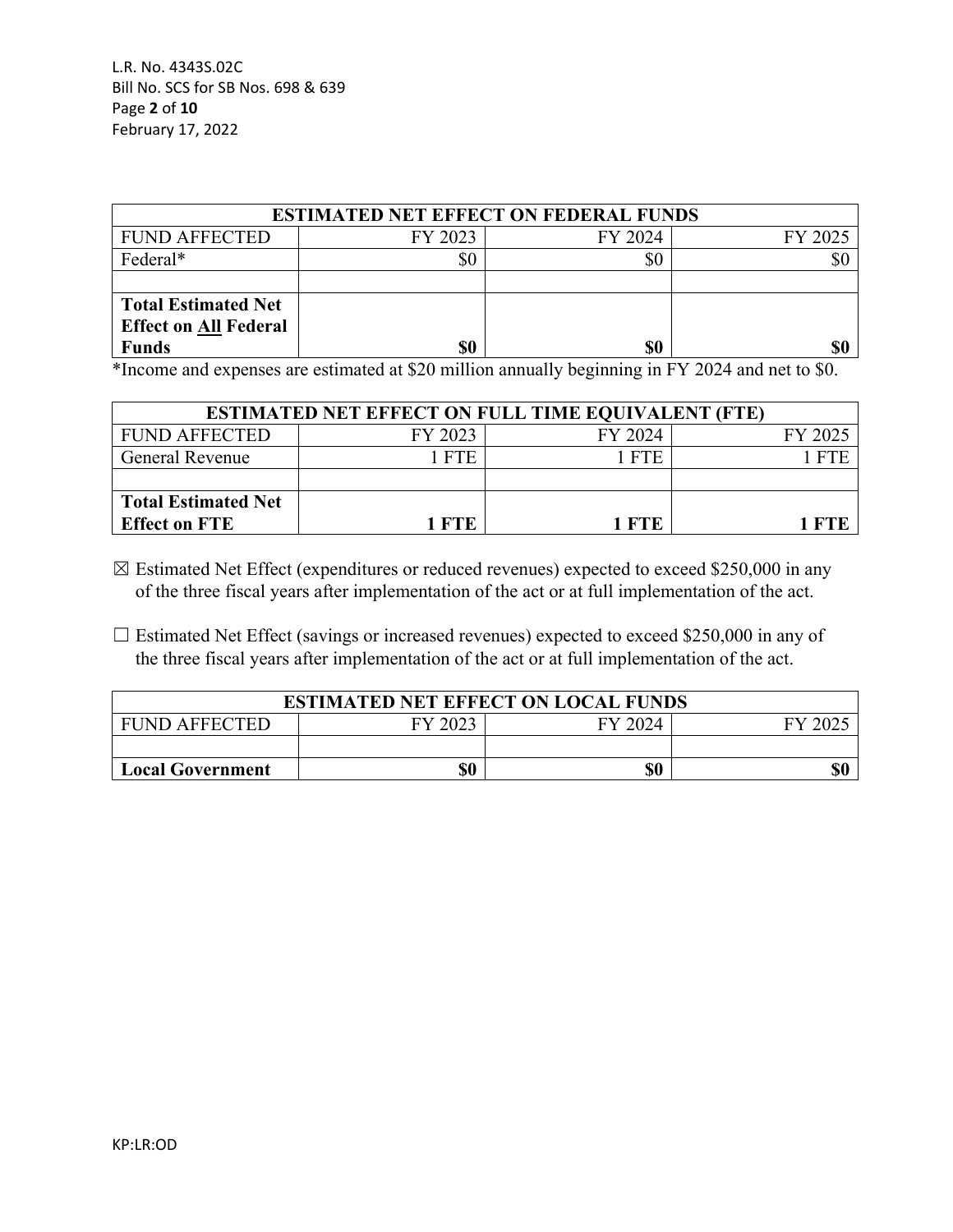L.R. No. 4343S.02C Bill No. SCS for SB Nos. 698 & 639 Page **3** of **10** February 17, 2022

# **FISCAL ANALYSIS**

## ASSUMPTION

#### §208.151 and §208.662 - 12 month post-partum coverage for MPW and SMHB participants

Officials from the **Department of Social Services (DSS), Family Support Division (FSD)** state this proposal amends §208.151 to extend pregnancy-related and postpartum coverage from the last day of the month that includes the sixtieth day to one year after the pregnancy ends for individuals receiving MO HealthNet for Pregnancy (MPW) effective April 1, 2022. DSS shall submit a state plan amendment (SPA) to the Centers for Medicare and Medicaid Services (CMS) within sixty days of the effective date of this act and the provisions of this legislation shall remain in effect for any period of time during which there is federal authority under 42 U.S.C. Section 1396a(e)(16) or any successor statutes or regulations, is in effect.

Subsection 208.662.6 is amended to extend pregnancy-related and postpartum coverage from the last day of the month that includes the sixtieth day to one year after the pregnancy ends for individuals receiving Show Me Healthy Babies (SMHB). DSS shall submit a SPA to CMS within sixty days of the effective date of this act and the provisions of this legislation shall remain in effect for any period of time during which there is federal authority under 42 U.S.C. Section  $1397gg(e)(1)(J)$  or any successor statutes or regulations, is in effect.

Beginning April 1, 2022, sections 9812 and 9822 of The American Rescue Plan Act of 2021 (ARPA) give states the option to extend Medicaid coverage for pregnant women beyond the required 60-day postpartum period through the end of the month in which a 12-month postpartum period ends. The option provides for continuous eligibility. States electing this option must provide full state plan benefits during the pregnancy and postpartum period; they may not limit coverage to pregnancy-related services. If adopted for Medicaid, the extended postpartum coverage election applies automatically to the Children's Health Insurance Program (CHIP) in the state. This option is time-limited to a 5-year period beginning on the effective date of the provision, April 1, 2022.

Due to the Families First Coronavirus Response Act (HR 6201, Section 6008), MO HealthNet coverage was maintained at the same benefit level for all cases as of March 18, 2020 and coverage was only closed for voluntary requests, deceased participants, participants moving out of the state, or aging out of CHIP under Title XXI. Due to this requirement, FSD has used data from FY 2020.

The Family Support Division (FSD) determined that approximately 4,565 individuals who received MPW postpartum benefits beginning on the last day of their pregnancy would have coverage extended to twelve months.

FSD arrived at the number in the following manner: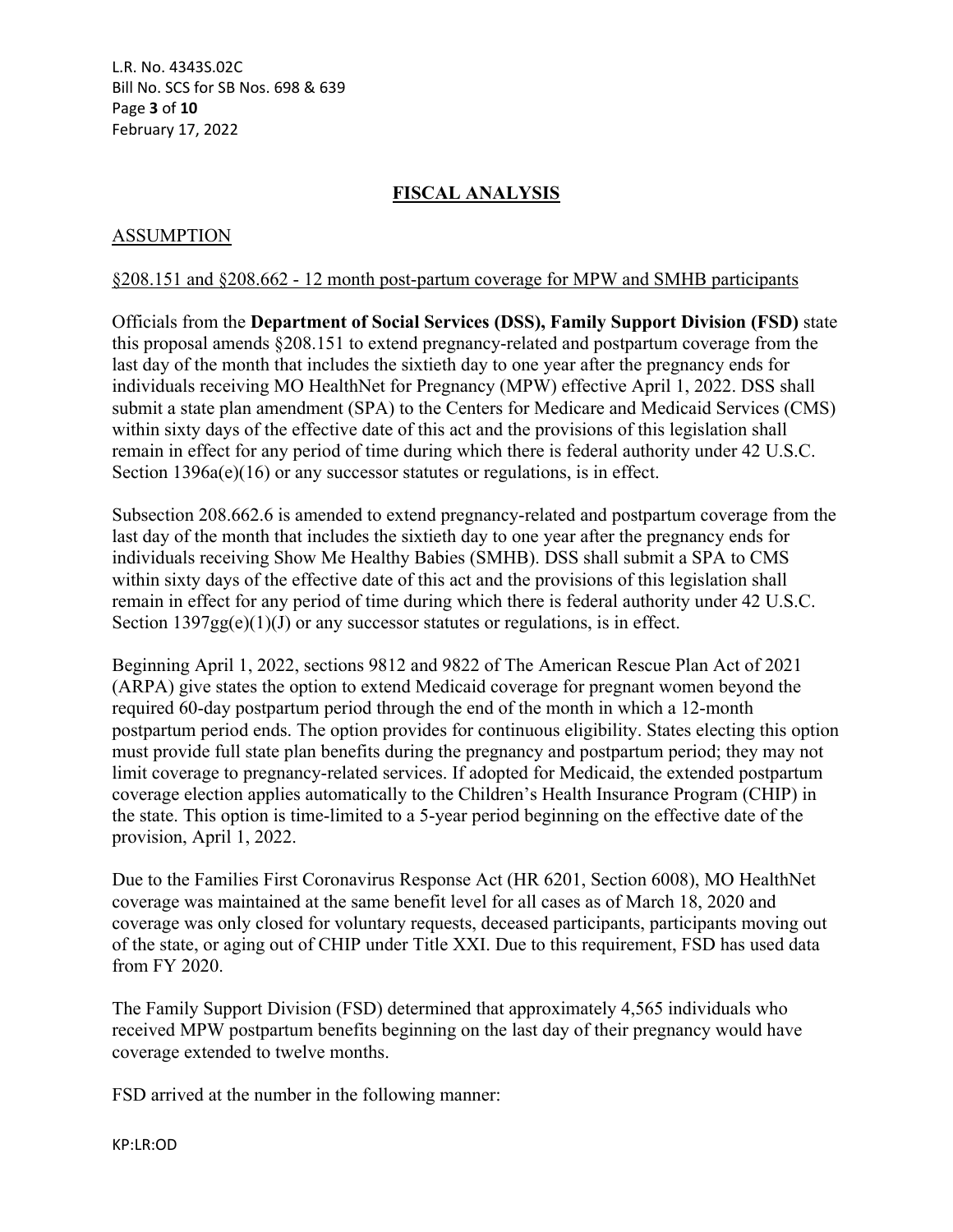In FY 2020, 46,455 MPW participants lost postpartum coverage after 60 days. Of these:

- 14,513 MPW moved to other assistance assuming a full benefit package
- 12,449 MPW moved to Extended Women's Health Services (EWHS) with limited benefits
- 19,493 MPW received no other assistance
- **Total**: 46,455 MPW participants lost postpartum coverage after 60 days

Under Amendment 2, Missouri Constitution Article IV, Section 36(c), effective July 1, 2021, the DSS extended MO HealthNet coverage to persons age 19 to 64 with income under 138% of the federal poverty level (FPL), known as the Adult Expansion Group (AEG). The extension of this MO HealthNet coverage results in MPW participants that would have previously moved to Extended Women's Health Services (EWHS) or received no other assistance to potentially be eligible for AEG. To estimate the number of MPW participants that could now move directly from MPW to AEG, DSS analyzed MPW participants receiving in February 2020 with income under 138% FPL that do not receive Medicare and determined 87% of the MPW population will now be eligible for AEG and receive a full benefit package. DSS then used the 87% to estimate 27,790 ((12,449 + 19,493 = 31,942) and (31,942  $*$  0.87 = 27,789.54)) could now move to AEG.

Therefore, the total MPW participants estimated to receive extended postpartum for twelve months is  $4,152$  ( $46,455 - 14,513 - 27,790 = 4,152$ ).

46,455 MPW participants lost postpartum coverage after 60 days 14,513 MPW moved to other assistance assuming a full benefit package 27,790 MPW moved to AEG

- **Total**: 4,152 estimated to receive extended postpartum for twelve months
- In FY 2020, 553 SMHB participants lost postpartum coverage after 60 days. Of these: 140 moved to other assistance assuming a full benefit package 68 moved to Women's Health Services (WHS) with limited benefits 345 received no other assistance
- **Total**: 553 SMHB participants lost postpartum coverage after 60 days

FSD assumes SMHB participants who moved to EWHS will not be eligible for AEG as their income at the SMHB determination exceeds eligibility guidelines for AEG. The total SMHB participants estimated to receive extended postpartum for twelve months is 413 (553 total – 140 moved to other assistance  $= 413$ ).

Amending these sections would extend MPW and SMHB coverage for  $4,565$  ( $4,152 + 413 =$ 4,565) total individuals after the postpartum period ended. DSS assumes eligibility for the extended coverage would also include any postpartum participant currently within the initial 60 days of coverage as of the effective date.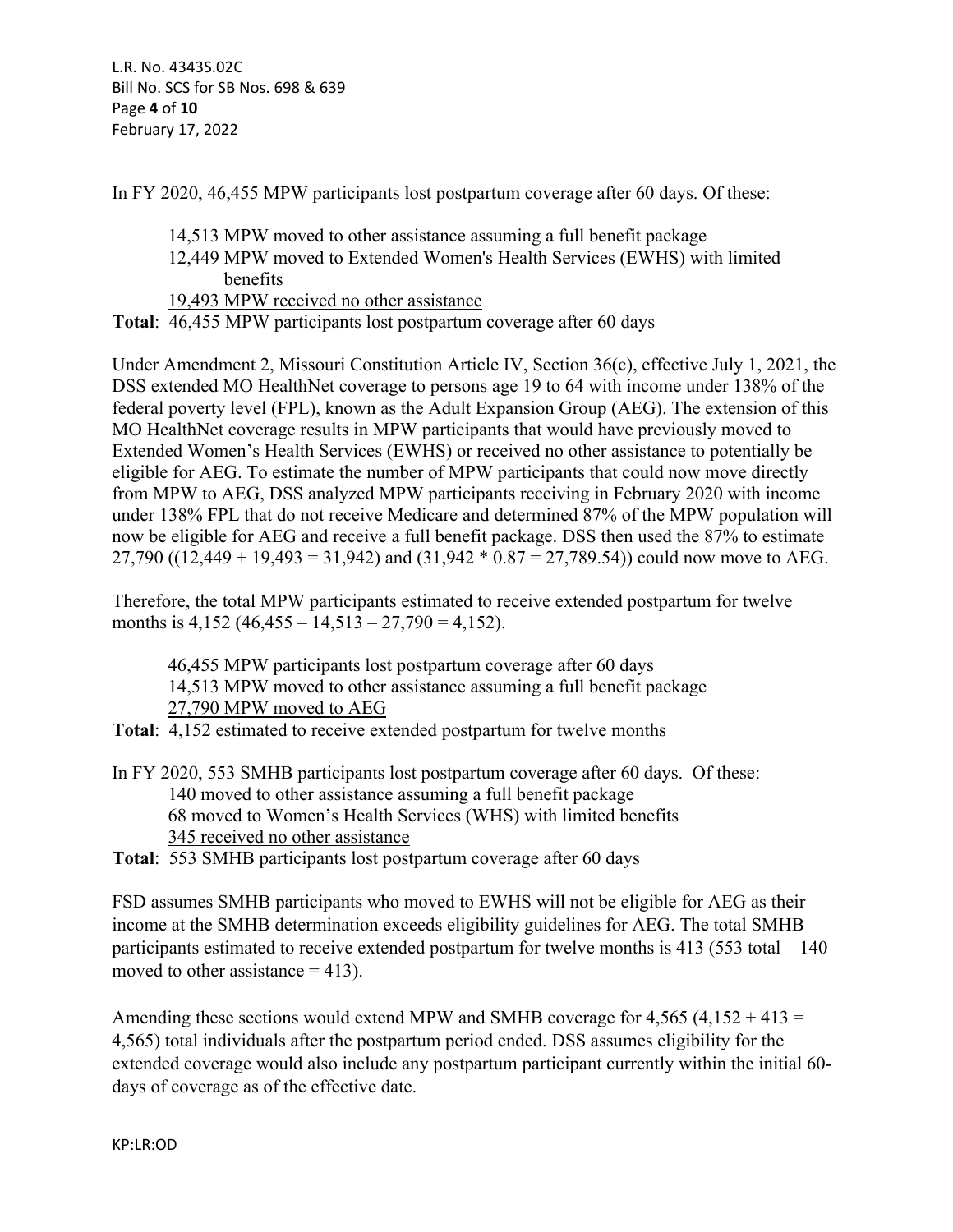L.R. No. 4343S.02C Bill No. SCS for SB Nos. 698 & 639 Page **5** of **10** February 17, 2022

If the provisions of this legislation are enacted, the DSS will submit a SPA to CMS for approval. DSS estimates it will take approximately 90 days for the State Plan Amendment (SPA) to be approved. Therefore, DSS estimates implementation of the provisions of this legislation cannot occur until July 1, 2022.

The extension of coverage would have no fiscal impact to FSD.

FSD defers to the MO HealthNet Division (MHD) for costs to the program.

FSD assumes the Office of Administration (OA), Information Technology Services Division (ITSD)/DSS will include the MEDES programming costs for the system changes needed to implement provisions of this bill in their response.

**Oversight** notes FSD's deferral to MHD and OA, ITSD/DSS for a statement of fiscal impact; for fiscal note purposes, Oversight assumes no fiscal impact for FSD.

Officials from the **DSS, MHD** states, currently, MHD covers pregnancy-related and postpartum mothers for up to 60 days after the pregnancy ends. This legislation would extend coverage to twelve months after the pregnancy ends. A waiver, SPA amendment, and Managed Care Organization (MCO) Contract Amendment would be needed for this legislation.

FSD determined a grand total of 4,565 (413 SMHB plus 4,152 MPW) participants would qualify for coverage under this legislation. MHD assumes a new Medical Eligibility (ME) code would need to be created for this population, with a total cost of \$75,000, split 10% GR; 90% Federal. MHD also found an average monthly per member per month (PMPM) rate of \$547.21 for this population. This rate includes carved-out services, which mainly includes DMH services as well as Pharmacy related services.

MHD will assume: system costs and the creation of the ME Code in FY23; plus 4 months of coverage for this population due to the timing to acquire a SPA amendment; and the MCO Contract Amendment. MHD assumes only new eligible mothers would qualify for extended coverage when this legislation takes effect. Depending on whether a SPA would be approved by CMS, the totals could be all General Revenue costs, including system costs.

The potential cost is subject to appropriations. The Department will not incur the cost if not appropriated.

FY23 Total: \$12,325,937 (GR: \$4,196,096; Federal: \$8,129,842) FY24 Total: \$30,485,759 (GR: \$10,423,081; Federal: \$20,062,678) FY25 Total: \$31,004,016 (GR: \$10,600,273; Federal: \$20,403,743)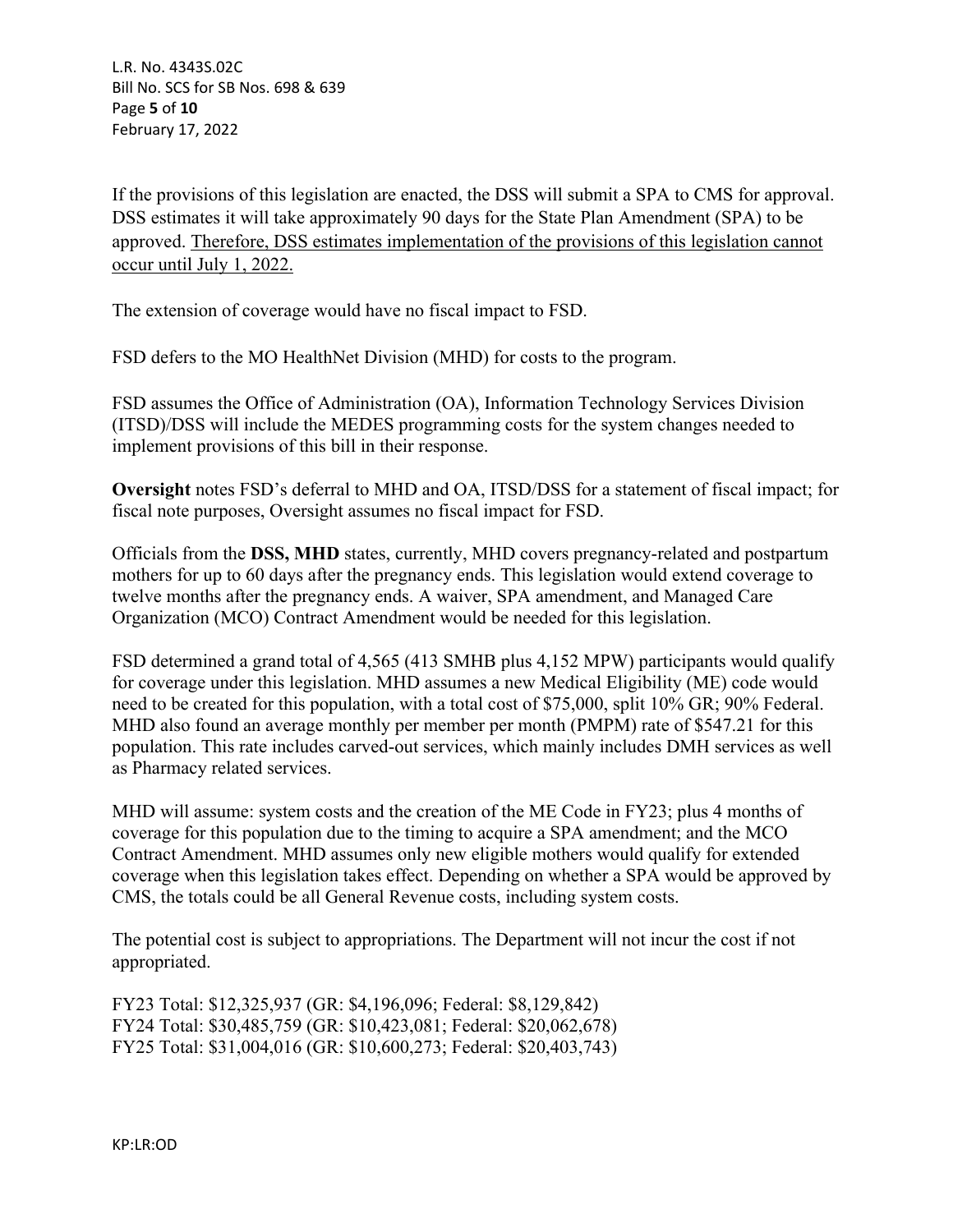L.R. No. 4343S.02C Bill No. SCS for SB Nos. 698 & 639 Page **6** of **10** February 17, 2022

**Oversight** does not have information to the contrary and therefore, Oversight will reflect the estimates as provided by MHD.

The **DSS, Division of Legal Services (DLS)** estimates it will require one (1) additional FTE Hearing Officer to implement this legislation. This need stems from a likely increase in administrative appeals associated with the bill's new requirements. The Family Support Division estimates that 4,565 new participants would qualify for services under this legislation. MO HealthNet Division estimates that 5% of those new participants would need an administrative hearing for some reason during the year. DLS's hearings unit will need to adjudicate an additional 229 administrative hearings. Given the hearings officer's normal caseload of 696 hearings, one (1) additional hearing officer will be needed to absorb this increase in hearings  $[( (4,565 * 0.05) / (696)) = 0.33 = 1$  new hearings officer].

**Oversight** does not have any information to the contrary. Therefore, Oversight will reflect the costs provided by DLS for fiscal note purposes.

In response to a previous version of this proposal, **Officials from the Office of Administration (OA), Information Technology Services Division (ITSD)/DSS** state the Missouri Eligibility Determination and Enrollment System (MEDES) currently provides eligibility determinations and case management functions for family MO HealthNet programs, including the MO HealthNet for Pregnant Women (MPW) and Show-me Healthy Babies (SMHB) programs, and the Children's Health Insurance Program (CHIP) administered by the DSS Family Support Division using the Modified Adjusted Gross Income (MAGI) criteria established under the Patient Protection and Affordable Care Act of 2010 (ACA).

Subsection 208.151.1(28) changes the length of postpartum coverage to 12 months. Currently, coverage ends on the last day of month in which the 60th day after the woman's pregnancy ends occurs. The revision would provide coverage until the last day of the 12th month after the woman's pregnancy ends. Modifications to MEDES would be required to calculate the end date based on 12 months with coverage extended to the last day of resulting month.

Subsection 208.662.6(2) changes the coverage for women on the SMHB program to extend to the last day of the month in which the 12th month after the woman's pregnancy ends. Currently, women who are United States citizens receive coverage through the last day of the month in which the 60th day after pregnancy ends. Women who are not citizens receive coverage through the 10th day after their pregnancy terminates or on the day when they leave the hospital, whichever is later. The following modifications would be required for this group:

- A new Medicaid Eligibility (ME) code will need to be created for the extended coverage for non-citizens on the SMHB program.
- Because SMHB functionality is not included in the base software, the program was added to by developing fully custom Java code. This code will need to be modified to calculate the coverage end date under the new rules.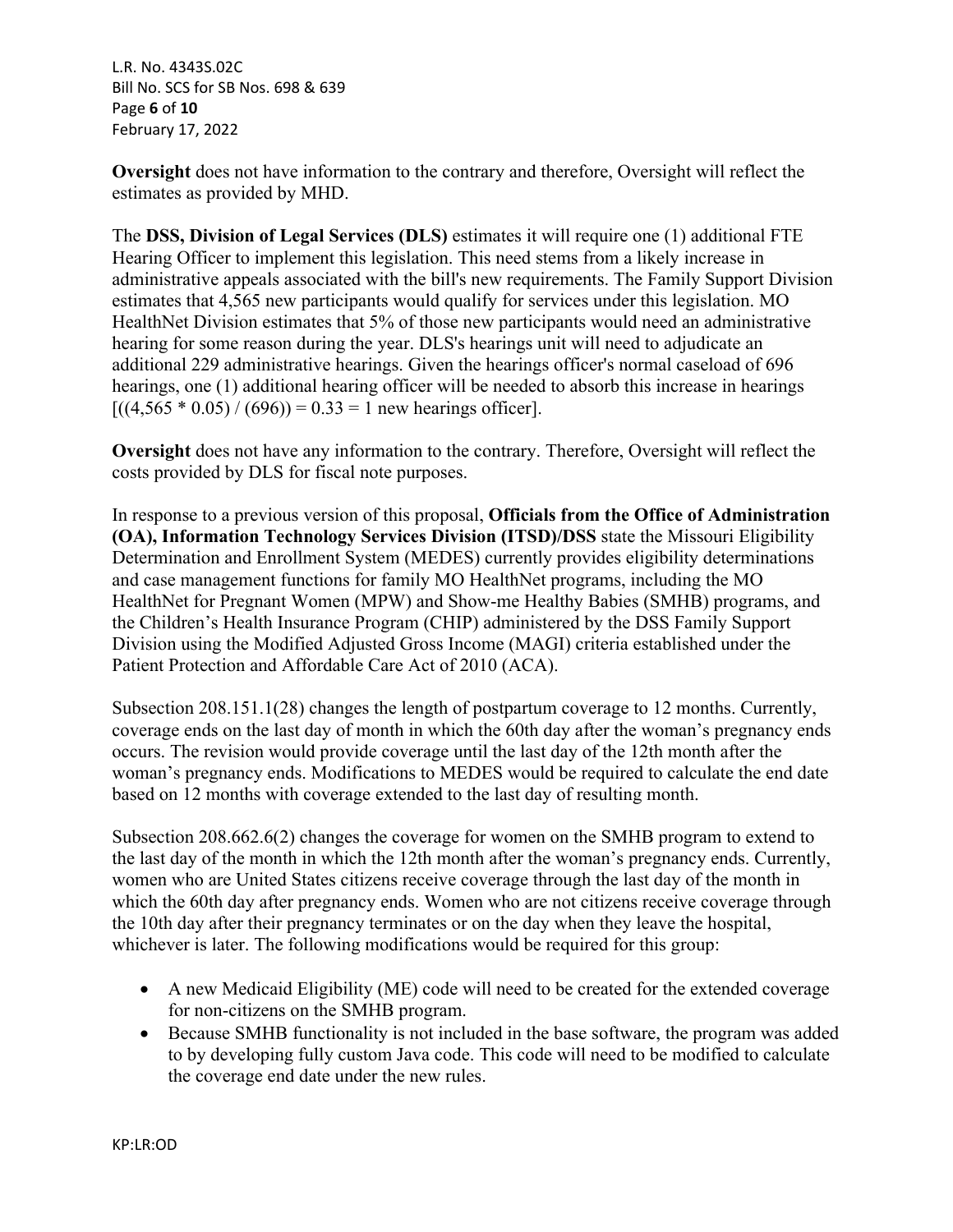L.R. No. 4343S.02C Bill No. SCS for SB Nos. 698 & 639 Page **7** of **10** February 17, 2022

- Notices for approvals, rejections and closings will need to be developed for non-citizen coverage.
- Operational and management reports will need to be developed for the non-citizen program under the new ME code.

Assuming most of the work will occur in FY 2023 due to the time policy staff will need to acquire any state plan amendment approvals or waivers from the federal government required to implement the MPW and SMHB program changes.

Systems modifications will be executed via a Project Assessment Quotation (PAQ) under the existing Redmane contract for MEDES Maintenance and Operations as an enhancement. Hourly IT costs under this contract vary by position title and work type. It is estimated to take 1,068 hours for a total cost of \$197,472 in FY 2023 exclusively (50% GR; 50% Federal).

Therefore, the total MEDES upgrades will be split \$98,736 GR; \$98,736 Federal in FY 2023 exclusively.

**Oversight** does not have any information to the contrary. Therefore, Oversight will reflect the costs provided by ITSD/DSS for fiscal note purposes.

Officials from the **Department of Mental Health (DMH)** defer to DSS for the anticipated fiscal impact to the Comprehensive Psychiatric Rehab (CPR), Comprehensive Substance Treatment and Rehabilitation (CSTAR) and Developmental Disabilities (DD) waiver services.

**Oversight** notes DMH's deferral to DSS for a statement of fiscal impact; for fiscal note purposes, Oversight assumes no fiscal impact for DMH.

Officials from the **Department of Health and Senior Services**, the **Office of Administration - Budget and Planning**, the **City of Kansas City Health Department**, and the **Newton County Health Department** each assume the proposal will have no fiscal impact on their respective organizations. **Oversight** does not have any information to the contrary. Therefore, Oversight will reflect a zero impact in the fiscal note for these agencies.

**Oversight** only reflects the responses received from state agencies and political subdivisions; however, other County and City Health Departments and hospitals were requested to respond to this proposed legislation but did not. A listing of political subdivisions included in the Missouri Legislative Information System (MOLIS) database is available upon request.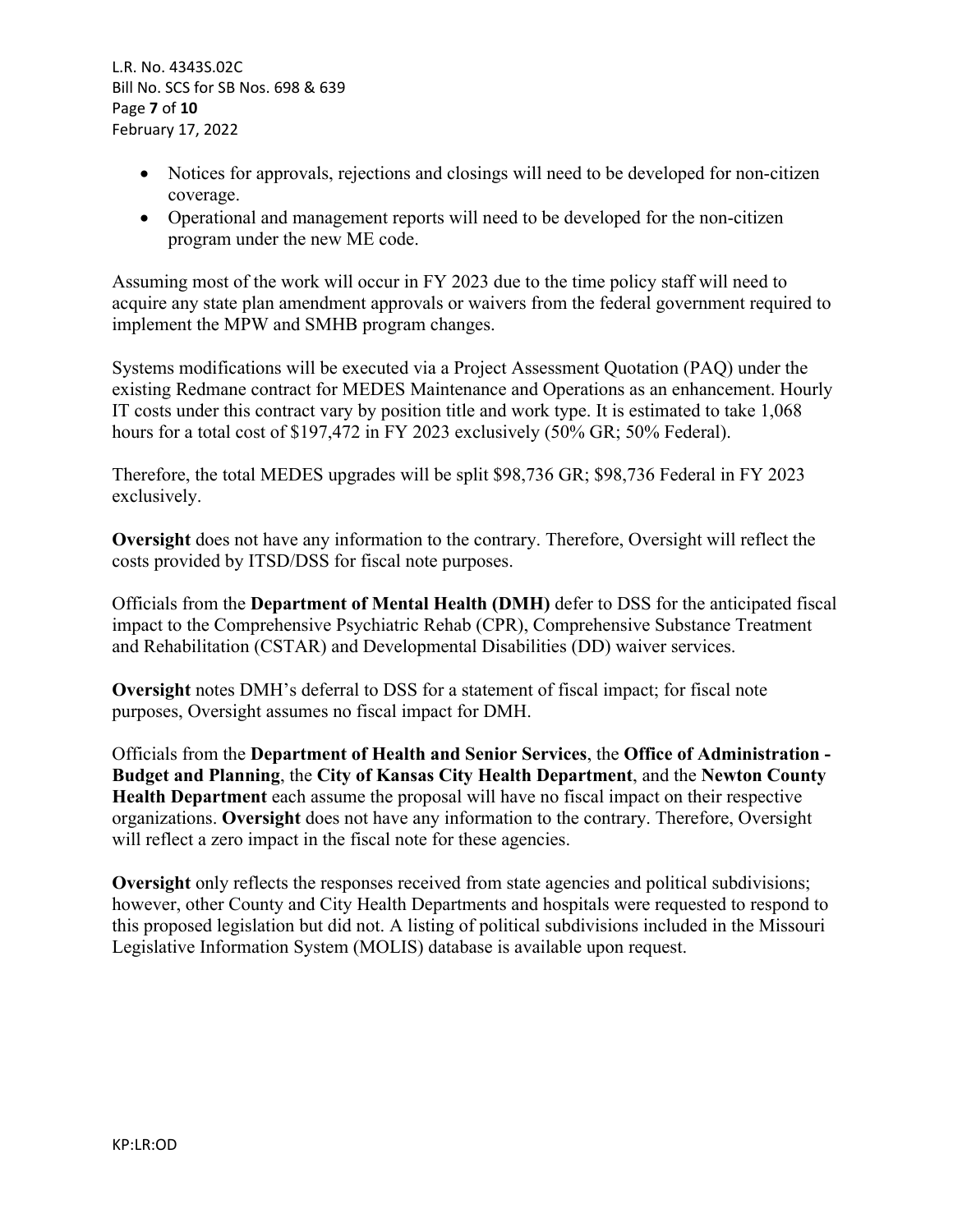L.R. No. 4343S.02C Bill No. SCS for SB Nos. 698 & 639 Page **8** of **10** February 17, 2022

| FISCAL IMPACT - State Government                                                                                 | FY 2023         | FY 2024         | FY 2025         |
|------------------------------------------------------------------------------------------------------------------|-----------------|-----------------|-----------------|
|                                                                                                                  |                 |                 |                 |
|                                                                                                                  |                 |                 |                 |
| <b>GENERAL REVENUE FUND</b>                                                                                      |                 |                 |                 |
| $\frac{\text{Costs}}{\text{O}} - \frac{\text{DSS}}{\text{DLS}}$ (§§208.151 and                                   |                 |                 |                 |
| 208.662) p. 6                                                                                                    |                 |                 |                 |
| Personal service                                                                                                 | $(\$57,889)$    | $(\$58,468)$    | $(\$59,053)$    |
| Fringe benefits                                                                                                  | $(\$34,201)$    | $(\$34,395)$    | $(\$34,592)$    |
| Equipment and expense                                                                                            | (\$22,748)      | (\$14,270)      | (\$14,626)      |
| Total Costs - DSS/DLS                                                                                            | (\$114,838)     | (\$107, 133)    | (\$108,271)     |
| FTE Changes                                                                                                      | 1 FTE           | 1 FTE           | 1 FTE           |
|                                                                                                                  |                 |                 |                 |
| $\frac{\text{Costs}}{\text{O}} - \text{DSS/MHD}$ (§208.662) new                                                  |                 |                 |                 |
| SMHB ME code p. 5                                                                                                | $(\$7,500)$     | \$0             | \$0             |
|                                                                                                                  |                 |                 |                 |
| Costs - DSS/MHD (§208.662) Program                                                                               |                 |                 |                 |
| distributions for SMHB p. 5                                                                                      | $(\$4,188,595)$ | (\$10,423,081)  | (\$10,600,273)  |
|                                                                                                                  |                 |                 |                 |
| $\frac{\text{Costs}}{\text{Oosts}} - \text{OA}, \frac{\text{ITSD}}{\text{DSS}} \left( \frac{208.662}{2} \right)$ |                 |                 |                 |
| MEDES system changes p. 6-7                                                                                      | $(\$98,736)$    | \$0             | \$0             |
|                                                                                                                  |                 |                 |                 |
|                                                                                                                  |                 |                 |                 |
| <b>ESTIMATED NET EFFECT ON THE</b>                                                                               |                 |                 |                 |
| <b>GENERAL REVENUE FUND</b>                                                                                      | (S4, 409, 669)  | (S10, 530, 214) | (S10, 708, 544) |
|                                                                                                                  |                 |                 |                 |
| Estimated Net FTE Change on the                                                                                  |                 |                 |                 |
| General Revenue Fund                                                                                             | 1 FTE           | 1 FTE           | 1 FTE           |
|                                                                                                                  |                 |                 |                 |
|                                                                                                                  |                 |                 |                 |
|                                                                                                                  |                 |                 |                 |
|                                                                                                                  |                 |                 |                 |
|                                                                                                                  |                 |                 |                 |
|                                                                                                                  |                 |                 |                 |
|                                                                                                                  |                 |                 |                 |
|                                                                                                                  |                 |                 |                 |
|                                                                                                                  |                 |                 |                 |
|                                                                                                                  |                 |                 |                 |
|                                                                                                                  |                 |                 |                 |
|                                                                                                                  |                 |                 |                 |
|                                                                                                                  |                 |                 |                 |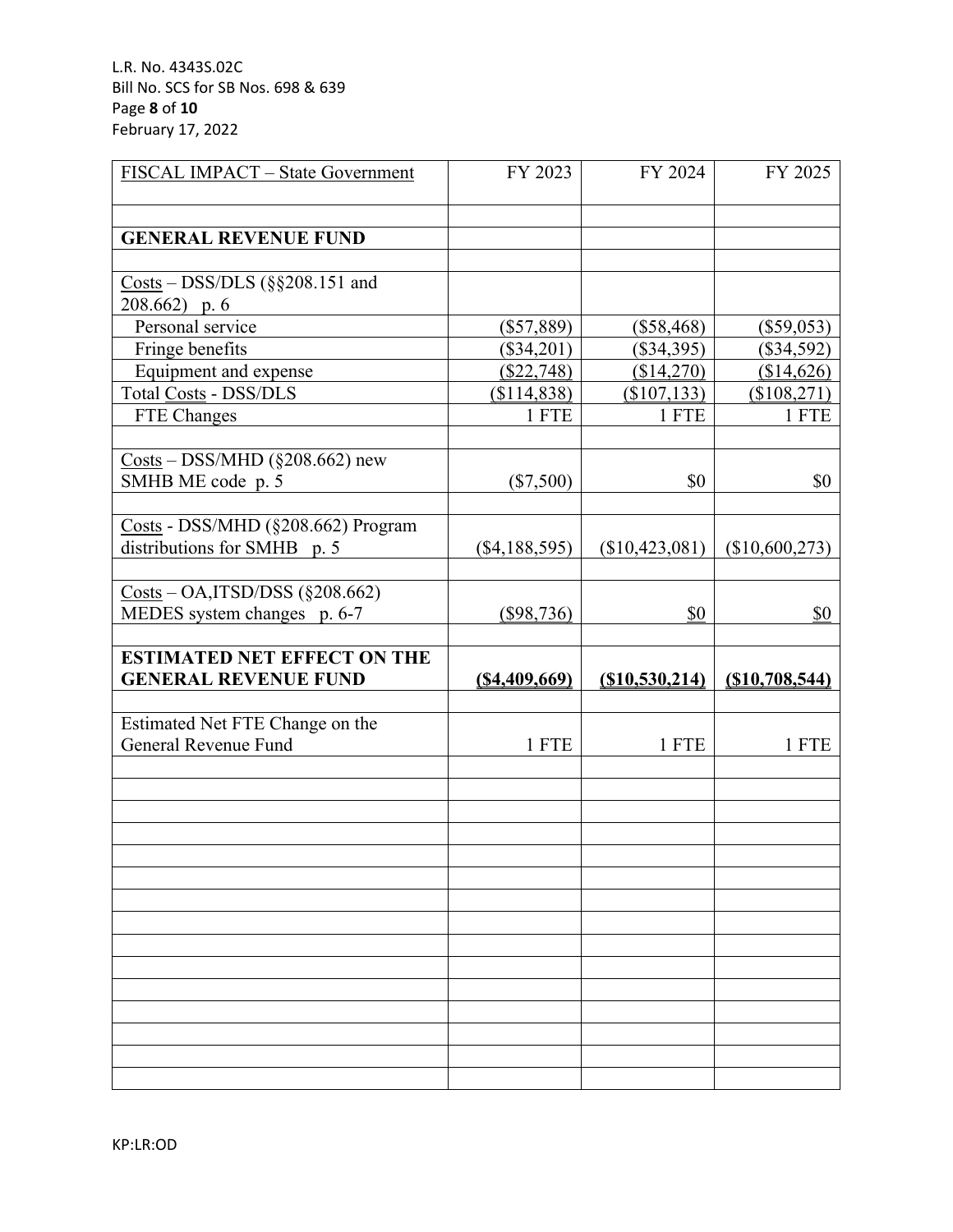L.R. No. 4343S.02C Bill No. SCS for SB Nos. 698 & 639 Page **9** of **10** February 17, 2022

| FISCAL IMPACT - State Government -                                                                               | FY 2023         | FY 2024          | FY 2025          |
|------------------------------------------------------------------------------------------------------------------|-----------------|------------------|------------------|
| (continued)                                                                                                      |                 |                  |                  |
|                                                                                                                  |                 |                  |                  |
| <b>FEDERAL FUNDS</b>                                                                                             |                 |                  |                  |
|                                                                                                                  |                 |                  |                  |
| Income - DSS/MHD $(\S 208.662)$                                                                                  |                 |                  |                  |
| Reimbursement for SMHB program p. 5                                                                              | \$8,062,342     | \$20,062,678     | \$20,403,743     |
|                                                                                                                  |                 |                  |                  |
| $\frac{\text{Costs}}{\text{Oosts}} - \frac{\text{DSS}}{\text{MHD}} \left( \frac{0.083662}{0.00262662} \right)$   |                 |                  |                  |
| Reimbursement for new SMHB ME code                                                                               |                 |                  |                  |
| p. 5                                                                                                             | \$67,500        | \$0              | \$0              |
|                                                                                                                  |                 |                  |                  |
| $Income – OA1ITSD/DSS (§208.662)$                                                                                |                 |                  |                  |
| Reimbursement for MEDES system                                                                                   |                 |                  |                  |
| changes p. 6-7                                                                                                   | \$98,736        | \$0              | \$0              |
| Costs - DSS/MHD (§208.662) Program                                                                               |                 |                  |                  |
| distributions for SMHB p. 5                                                                                      | $(\$8,062,342)$ | $(\$20,062,678)$ | $(\$20,403,743)$ |
|                                                                                                                  |                 |                  |                  |
| $Costs - DSS/MHD$ (§208.662) new                                                                                 |                 |                  |                  |
| SMHB ME code p. 5                                                                                                | $(\$67,500)$    | \$0              | \$0              |
|                                                                                                                  |                 |                  |                  |
| $\frac{\text{Costs}}{\text{Costs}} - \text{OA}, \frac{\text{ITSD}}{\text{DSS}} \left( \frac{208.662}{2} \right)$ |                 |                  |                  |
| MEDES system changes p. 6-7                                                                                      | $(\$98,736)$    | \$0              | \$0              |
|                                                                                                                  |                 |                  |                  |
| <b>ESTIMATED NET EFFECT ON</b>                                                                                   |                 |                  |                  |
| <b>FEDERAL FUNDS</b>                                                                                             | <u>\$0</u>      | <u>\$0</u>       | <u>\$0</u>       |
|                                                                                                                  |                 |                  |                  |

| FISCAL IMPACT – Local Government | FY 2023 | FY 2024    | FY 2025           |
|----------------------------------|---------|------------|-------------------|
|                                  |         |            |                   |
|                                  | \$0     | <u>\$0</u> | $\mathbf{C}$<br>ы |

## FISCAL IMPACT – Small Business

No direct fiscal impact to small businesses would be expected as a result of this proposal.

### FISCAL DESCRIPTION

Currently, low-income pregnant and postpartum women receiving benefits through MO HealthNet for Pregnant Women or Show-Me Healthy Babies are eligible for pregnancy-related